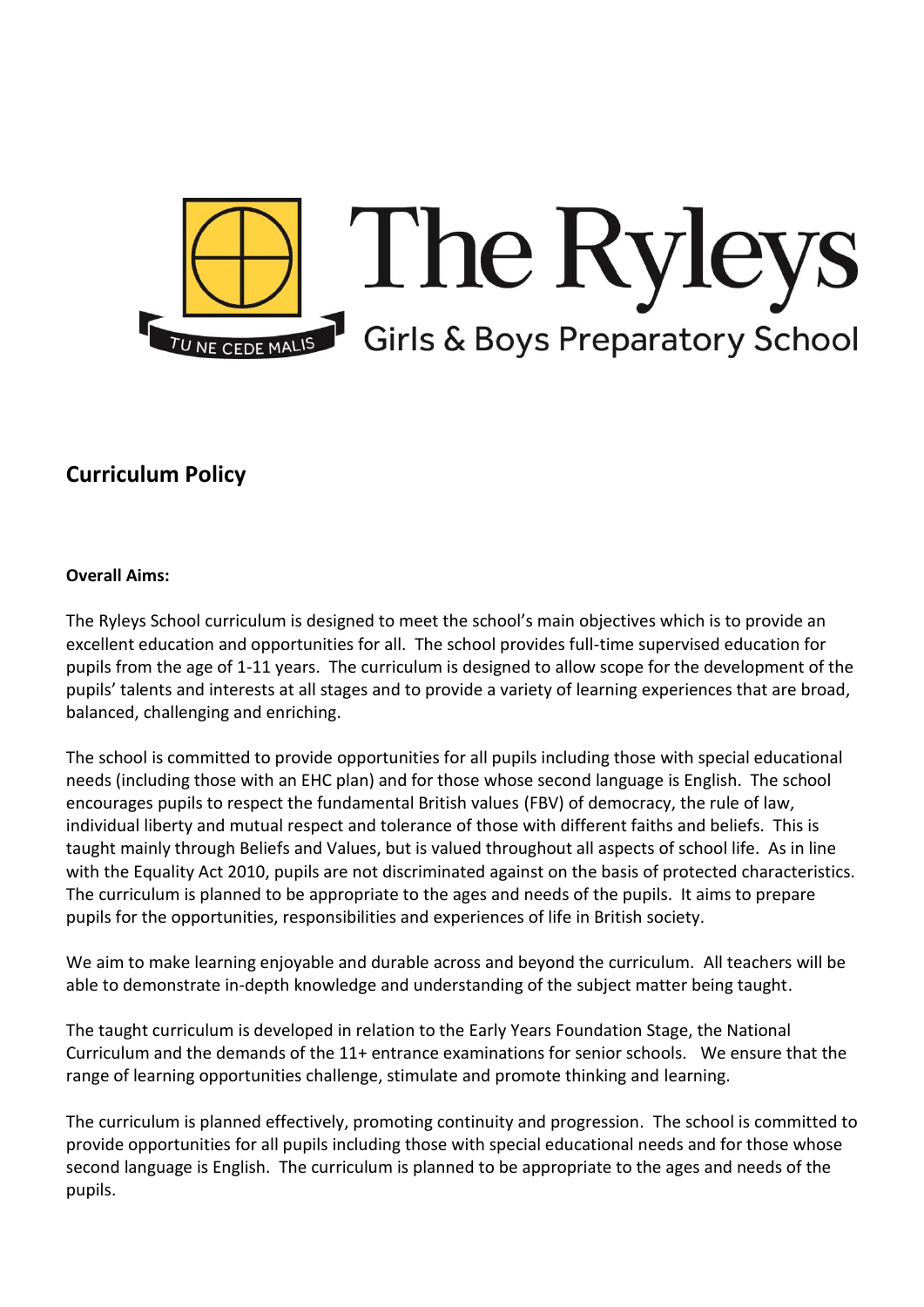In all areas, there are schemes of work which serve to achieve the school's objectives.

# **1. Linguistic**

The school strives to develop pupils' communication skills and increase the command of language through listening, spelling, reading, writing and speaking. Reference English scheme of work. Reference MFL schemes of work.

# **2. Mathematics**

The school strives to develop skills of calculation, understanding of concepts and the ability to think logically and express themselves clearly. Reference maths scheme of work.

## **3. Scientific**

The school strives to increase pupils' knowledge and understanding of nature, materials, forces and in doing so, develop the skills associated with science – observing, forming hypothesis, conducting experiments and recording findings. Reference science scheme of work.

## **4. Technological**

The school strives to develop skills associated with the use of information and communication technology. Reference computing scheme of work. The school provides opportunities to work with tools, equipment, material to build products of their own design. Reference design and technology scheme of work.

#### **5. Human and Social**

The schemes of work in history and geography ensure pupils are made aware of their environment and how human action has influenced events and conditions.

## **6. Physical**

The school endeavours to develop pupils' physical control and co-ordination, develop tactical skills in a variety of games and acquire a knowledge of the basic principles of fitness and health. Reference P.E. scheme of work and P.S.H.E.E. scheme of work.

#### **7. Aesthetic and Creative**

The school provides a range of activities enabling pupils to make personal, imaginative and practical responses. Reference schemes of work for art and design, music, drama and dance.

## **8. Personal, Social, Health and Economic Education and SMSC**

The programme reflects the school's aims and ethos and gives the pupils experience in spiritual, moral, social and cultural education appropriate to the age and abilities of the pupils. Both of these programmes are taught through the subject area named 'Beliefs and Values'. (reference separate policy)

## **9. Safeguarding**

Children are taught about safeguarding, both online and in day to day life, in Year 6. Internet safety is covered in Computing and PSHEE while safeguarding is taught in PSHEE.

Through these schemes of work pupils acquire speaking, listening, literacy and numeracy skills.

The curriculum is enhanced by a full range of extra-curricular activities ranging from golf to theatre visits, chess club to guest speakers. A current list in available on the school's web site and calendar.

To achieve the school's aim, in the Prep, the curriculum is presented by specialist teaching in small classes - the average size of the class is 17. Additional support is organised by the SENCO – reference Special Needs Policy. Subject matter is always appropriate for the ages and aptitude. Pupils in the Pre-Prep are taught by form teachers, with specialist teachers in French, PE and music. In Year 1 and 2, pupils also benefit from specialist teachers in art, computing and science. For children who have a statement or require an EHC plan, then the school will work together with external agencies to ensure the plan is reviewed annually. All pupils have the opportunity to learn and make progress. The school has a role in preparing its pupils for their secondary education. In preparation for the examinations for local grammar schools, in Years 5 and 6 the curriculum includes verbal reasoning.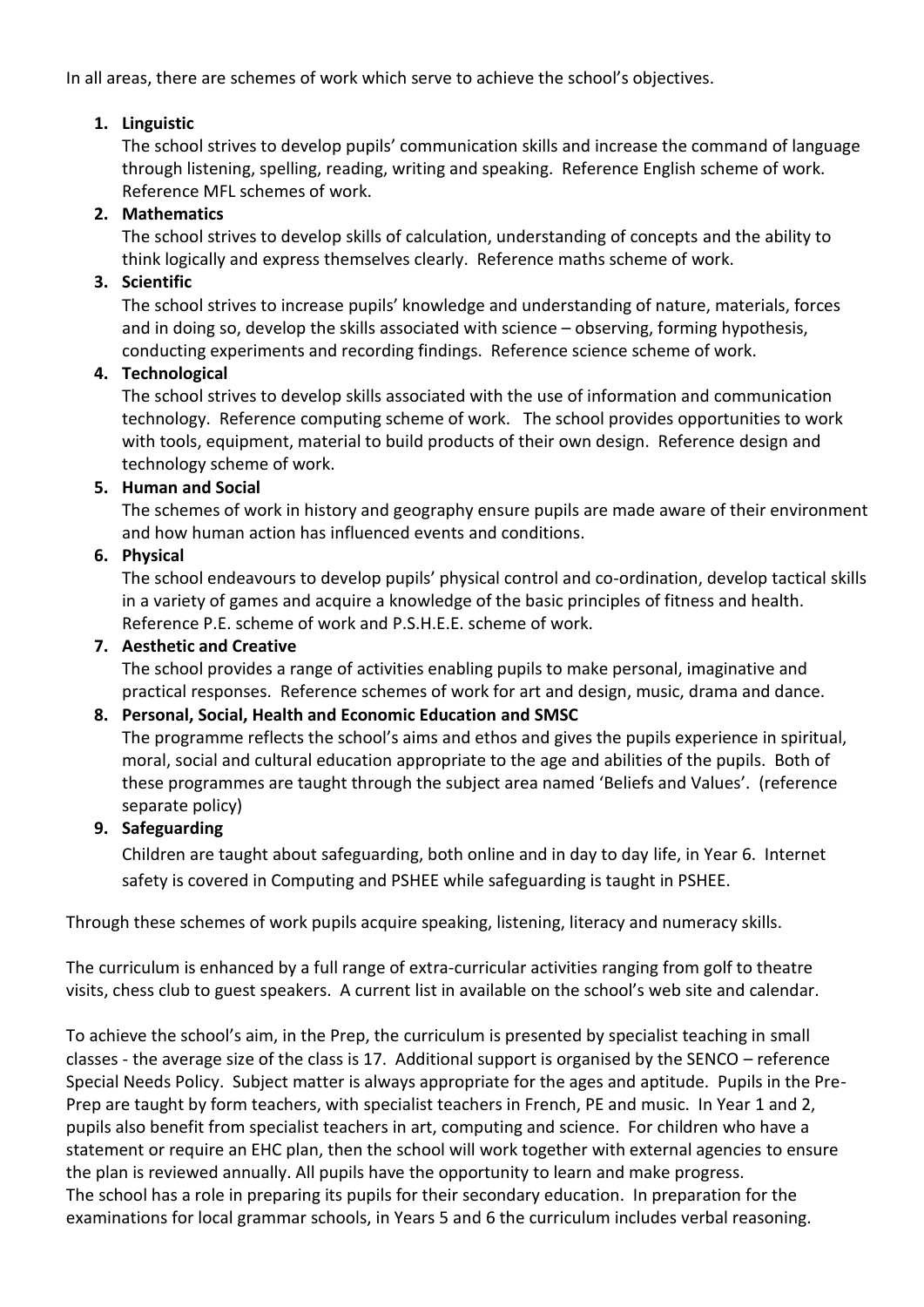There are adequate opportunities for pupils to experience responsibilities of adult life. They are given roles, such as librarians, prefects, monitors and take part in organising events for the school council.

Through the provision of rich and varied activities outlined in the curriculum policy, we aim to:

- Encourage the best possible progress and highest attainment
- Enable pupils to make connections across different areas of learning
- Give our pupils experience in linguistic, mathematical, scientific, technological, human and social, physical and aesthetic and creative education
- Allow our pupils to acquire skills in speaking and listening, literacy and numeracy
- Help pupils to think creatively and solve problems
- Develop pupils' capacity to learn and work independently and collaboratively
- Enable pupils to respond positively to opportunities, challenges and responsibilities
- Enable pupils to acquire a broad range of knowledge, skills, attitudes and understanding
- Allow all pupils to have the opportunity to learn and make progress, according to their ability
- Recognise the role of parents in their child's education
- Make full use of classroom, library and IT resources

# **The Principles of Developing the Curriculum**

- Breadth: a range of experiences across all areas of study, extending more than the intellect alone
- Balance: The nature of activities and curriculum content should be balanced over a period of time, not necessarily over a week or half a term. Concentration on thematic work, special events, visits or lengthy project work may change the balance temporarily but it will need to be redressed over the year as whole. Balance is also about the quality of teaching a subject which should be of a consistently high standard regardless of the amount of time allocated to it.
- Depth: There must be opportunities for extended and sustained work. Cross curricular links are encouraged.
- Relevance: The curriculum should start with children's experiences, building on previous knowledge and understanding.
- Continuity: The curriculum must be planned within the context of previous experience and future expectations, paying due regard to the whole school context.
- Progression: Each child should progress at an acceptable level and pace.
- Differentiation: within a teacher's short term planning, work should be matched to the abilities of groups, and where possible, individual needs (see Differentiation Policy/SEN/Inclusion). All pupils of all abilities and needs have the opportunity to learn and make progress.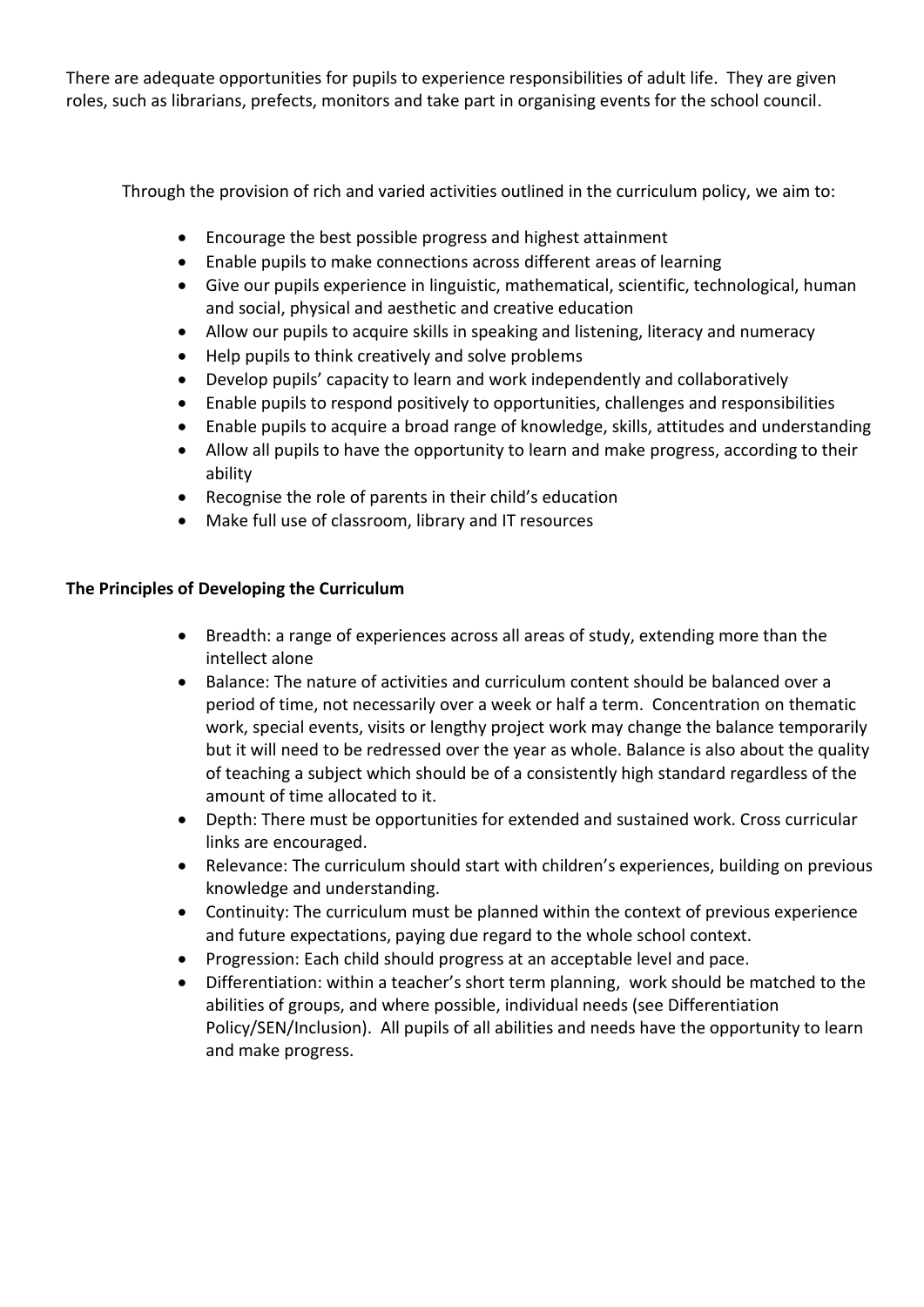#### **Planning and Organisation**

At each step of planning the key considerations will include:

What do we want the children to learn? What are the expected outcomes? What experiences have the children had previously? What experiences will they be offered? How will they be offered? What is the timescale? What resources will be needed? How will the learning be assessed?

There are three elements to our planning process:

#### **Long Term Planning (Programmes of Study/Handbooks/Policies)**

The Long Term Planning provides an overview of the proposed coverage of the subject. It includes the breadth and depth within each subject area for each year group. This ensures continuity and progression. It provides a framework in which teachers can easily see opportunities for crosscurricular work.

#### **Medium Term Planning (Units of Work, Forecasts and Schemes of Work)**

These plans cover each term's work in more detail within each subject for each year group. The Medium Term Plan details learning targets, activities, resources and assessments.

Medium Term Plans are developed through the subject department meetings to ensure consistency, and the process is overseen by the Head of Department. The Head of Department liaises closely with the Deputy Head and teachers delivering the subject. The Head of Department ensures that the Schemes of Work are being implemented correctly and checks continuity and progression. Heads of Department give constructive advice on teaching strategies, resources and equipment. They check that the Scheme of Work is effective within the subject and that changes are made where necessary.

Presentation of information in a Medium Term Plans may vary at times due to the different needs of each subject.

There is, however, a common planning criteria for each subject

- Learning Objectives
- **•** Activities
- Resources
- **•** Organisation
- Assessment

Over the course of an academic year, children should experience a range of learning approaches.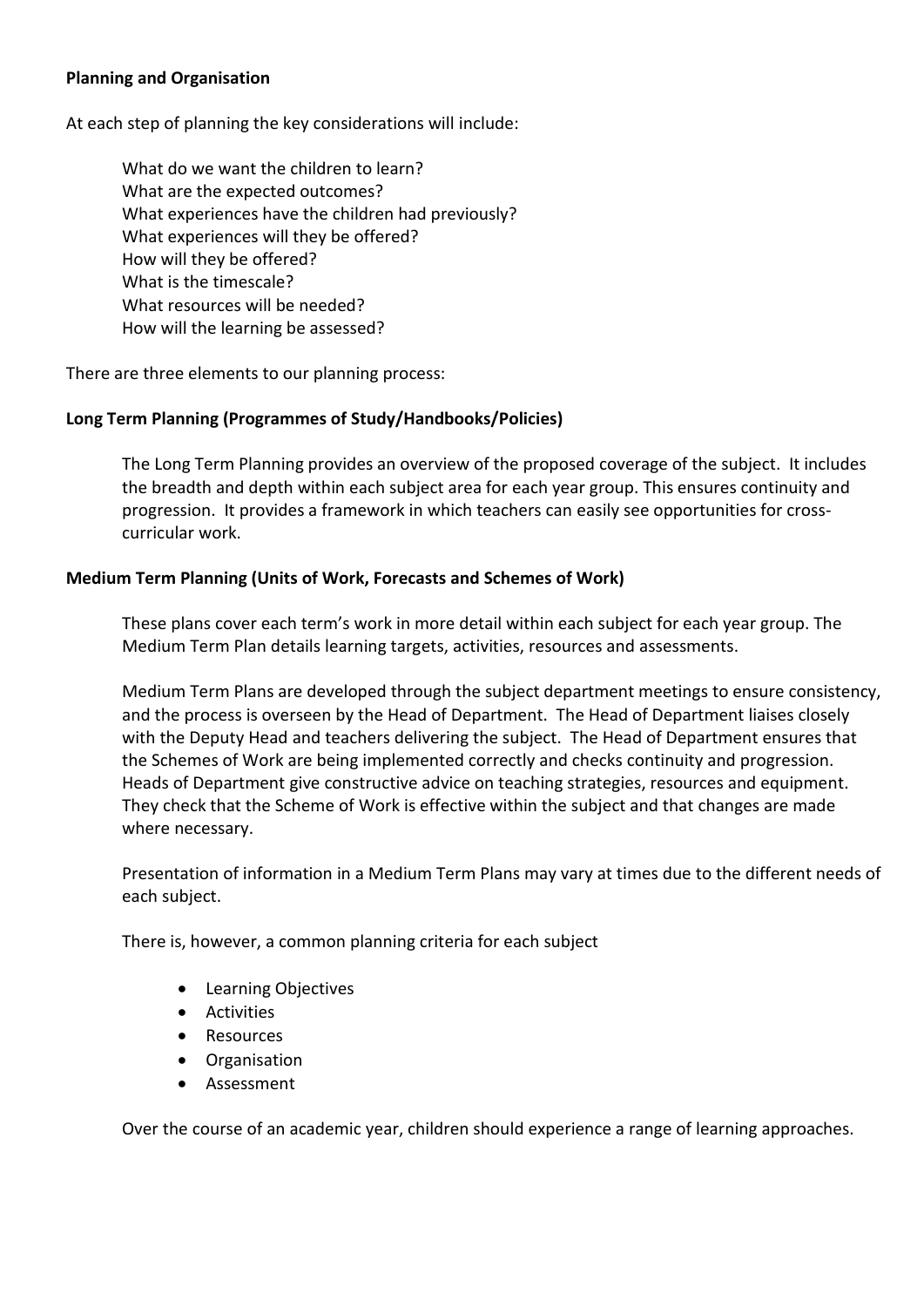## **Short Term Planning (Lesson Plans)**

Short Term Planning is important as it has great impact on the children. It is involved with day to day classroom organisation, management and strategies for teaching and learning. The main areas to consider at this stage of planning are:

Details of each activity Classroom organisation and management Groupings of the children Resources Role of teaches and any other adults Assessment Differentiation Identifying Gifted and Talented Pupils and those who have Learning Support Pace Evaluation and feedback

Short Term Planning is a weekly tool and each teacher is able to approach it in their own individual way. It enables teachers to ensure that there is good classroom organisation, that they are giving adequate time to assess, that there is a range of learning materials that are appropriate to the children's needs and that there is a balance of different types of activity through the week. The teacher is also able to allow time for the finishing of tasks.

The teaching of the school is characterised by:

- 1. Well planned lessons.
- 2. A variety of teaching approaches.
- 3. Excellent subject knowledge achieved by subject specialists.
- 4. Effective use of the latest teaching aids.
- 5. Lessons planned that reflect the abilities and needs of all pupils.
- 6. Good classroom management reflected in good discipline and good time management.
- 7. Meticulous marking and assessment procedures to ensure pupil progress.
- 8. Lessons that encourage creativity.

The teaching is continually evaluated:

- 1. An annual re-appraisal of the curriculum to ensure that the school's aim to provide a well-rounded and excellent education is achieved.
- 2. An appraisal system is in place for monitoring teacher performance.
- 3. The use of PIPs and termly assessments in maths and English serve to monitor the success of the school in achieving its objective of ensuring pupils reach their academic potential.
- 4. The results in external Year 6 exams are studied, evaluating whether the school has achieved its objective of ensuring that pupils enter a secondary school commensurate with ability.

This enables pupils to acquire new knowledge and make progress according to their ability so that they increase their understanding and develop their skills taught in subjects.

## **EYFS**

Reference separate policy.